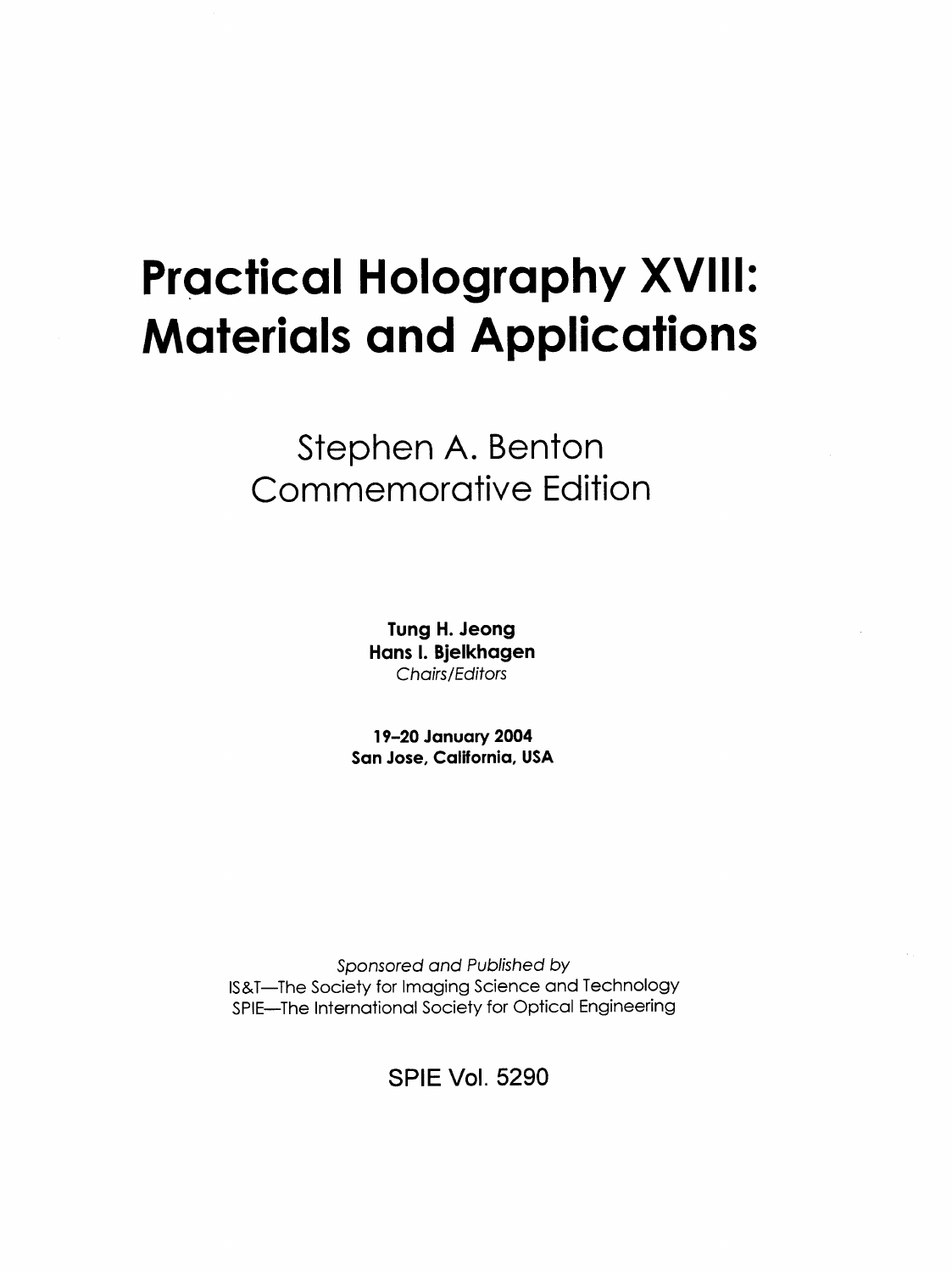### **Contents**

| IX | Conference Committee |  |
|----|----------------------|--|
|    |                      |  |

on object surfaces [5290-40]

K. Ezura, Y. Sakamoto, Y. Aoki, Hokkaido Univ. (Japan)

xi Introduction

|     | <b>TRIBUTE</b>                                                                                                                                                                                                                                                                                     |
|-----|----------------------------------------------------------------------------------------------------------------------------------------------------------------------------------------------------------------------------------------------------------------------------------------------------|
| 1   | A Tribute to Stephen A. Benton [5290-57]                                                                                                                                                                                                                                                           |
|     | <b>DIGITAL HOLOGRAPHY</b>                                                                                                                                                                                                                                                                          |
| 27  | Recent developments in computer-generated holography: toward a practical<br>electroholography system for interactive 3D visualization (Invited Paper) [5290-01]<br>C. Slinger, C. Cameron, S. Coomber, R. Miller, D. Payne, A. Smith, M. Smith, M. Stanley,<br>P. Watson, QinetiQ (United Kingdom) |
| 42  | Computer-generated holograms on a CD-R disk [5290-02]<br>Y. Sakamoto, Hokkaido Univ. (Japan); M. Morishima, A. Usui, Yamaha Corp. (Japan)                                                                                                                                                          |
| 50  | Real-time color holography with high-resolution reflective LCD panels [5290-03]<br>S. Nakazaki, K. Sato, M. Morimoto, K. Fujii, Himeji Institute of Technology (Japan)                                                                                                                             |
| 58  | Large-viewing-angle electroholography by space projection [5290-04]<br>K. Sato, K. Obana, T. Okumura, T. Kanaoka, S. Nishikawa, Shonan Institute of Technology<br>(Japan); K. Takano, Tokyo Metropolitan College of Aeronautical Engineering (Japan)                                               |
| 66  | Three-dimensional display of real existing objects using computer-generated holograms<br>$[5290 - 05]$                                                                                                                                                                                             |
|     | Y. Sando, M. Itoh, T. Yatagai, Univ. of Tsukuba (Japan)                                                                                                                                                                                                                                            |
| 74  | A new type of optical diffuser with the directional property [5290-07]<br>H. Honma, Y. Maekawa, M. Takano, L. M. Murillo-Mora, A. Sato, K. Hirose, F. Iwata, Toppan<br>Printing Co., Ltd. (Japan)                                                                                                  |
| 81  | Hologram bandwidth reduction and size change of 3D images for visual display [5290-10]<br>K. Sato, S. Nakazaki, M. Morimoto, K. Fujii, Himeji Institute of Technology (Japan)                                                                                                                      |
| 90  | A wave-optical algorithm for hidden-surface removal in digitally synthetic full-parallax<br>holograms for three-dimensional objects [5290-11]<br>K. Matsushima, A. Kondoh, Kansai Univ. (Japan)                                                                                                    |
| 98  | Holographic low-coherence confocal microscopy [5290-13]<br>K. Mills, Univ. of Michigan (USA)                                                                                                                                                                                                       |
| 106 | Computer-generated holograms considering multiple reflection, transmission, and shadow                                                                                                                                                                                                             |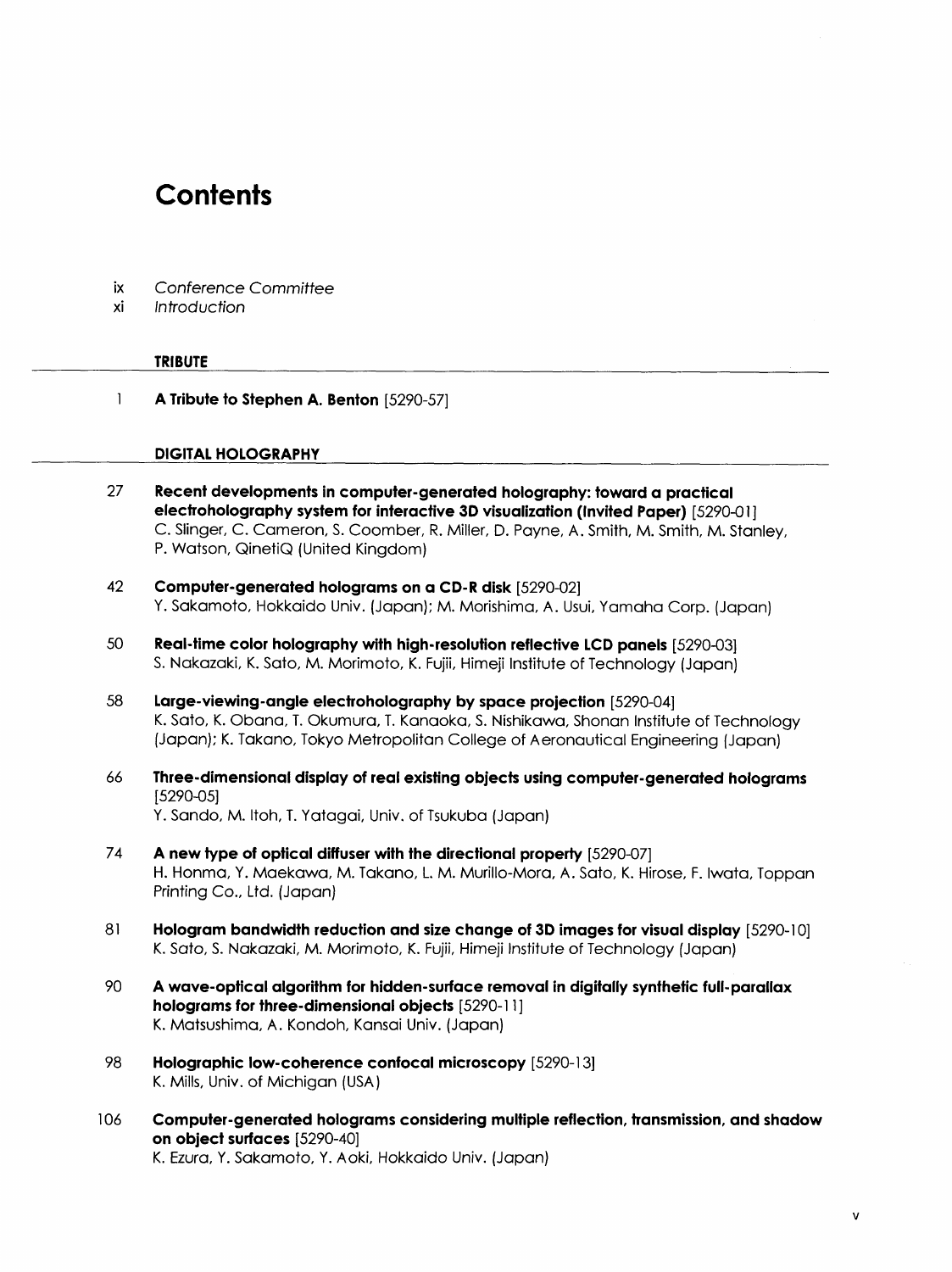- 114 Development of a compact direct fringe printer for computer-generated holograms [5290-42] H. Yoshikawa, K. Takei, Nihon Univ. (Japan)
- 122 Computer holograms: parametric study of binary codes [5290-45] J. L. Juárez-Pérez, A. Olivares-Pérez, M. Pérez-Cortez, Instituto Nacional de Astrofísica Óptica y Electrónica (Mexico); M. Ortíz-Gutiérrez, Univ. Michoacana de San Nicolás de Hidalgo (Mexico)

#### ART HOLOGRAPHY

- 130 Composing mosaic holograms [5290-14] P. Dawson, Univ. of New South Wales (Australia)
- 137 Digital holography at the Ontario College of Art & Design [5290-54] M. Page, Ontario College of Art & Design (Canada)
- 146 Large dichromate holograms in heavy glass [5290-55] A. Muth, The Light Foundry (USA)
- 150 Holographic portraits: from reality to artistic creation [5290-17] R. M. Oliveira, Univ. de Aveiro (Portugal); L M. Bernardo, H. Crespo, Univ. do Porto (Portugal)
- 156 From kinetics to holokinetics [5290-18] R. Nuñez, Space Light (Venezuela)

#### APPLICATIONS

- <sup>161</sup> Intellectual property issues in holography and high tech [5290-19] N. Reingand, Celight, Inc. (USA)
- <sup>168</sup> Optimal design of the grating with reflective plate of comb type for astronomical observation using RCWA [5290-20] K. Oka, Japan Women's Univ. (Japan) and RIKEN—The Institute of Chemical and Physical Research (Japan); N. Ebizuka, RIKEN—The Institute of Chemical and Physical Research (Japan); K. Kodate, Japan Women's Univ. (Japan)
- 179 Stereographic and animated rainbow diffractive images in optical security [5290-22] V. 1. Gimyk, Optronics, Ltd. (Ukraine); V. 1. Grygoruk, 1. S. Borisov, Kyiv Taras Shevchenko Univ. (Ukraine); S. Al. Kostyukevych, Institute of Semiconductor Physics (Ukraine)
- 190 Development of 40-in hybrid hologram screen for auto-stereoscopic video display [5290-23] H. H. Song, Incheon City College (South Korea); Y. Nakashima, Y. Momonoi, T. Honda, Chiba Univ. (Japan)
- 200 Psychophysical effect of retouched and modified digital stereograms for binocular vision on depth perception [5290-24] M. lizuka, M. Nishimoto, H. Shirafuji, Y. Ookuma, Tokyo Polytechnic Univ. (Japan); Y. Nakashima, M. Takamatsu, Toyama Univ. (Japan)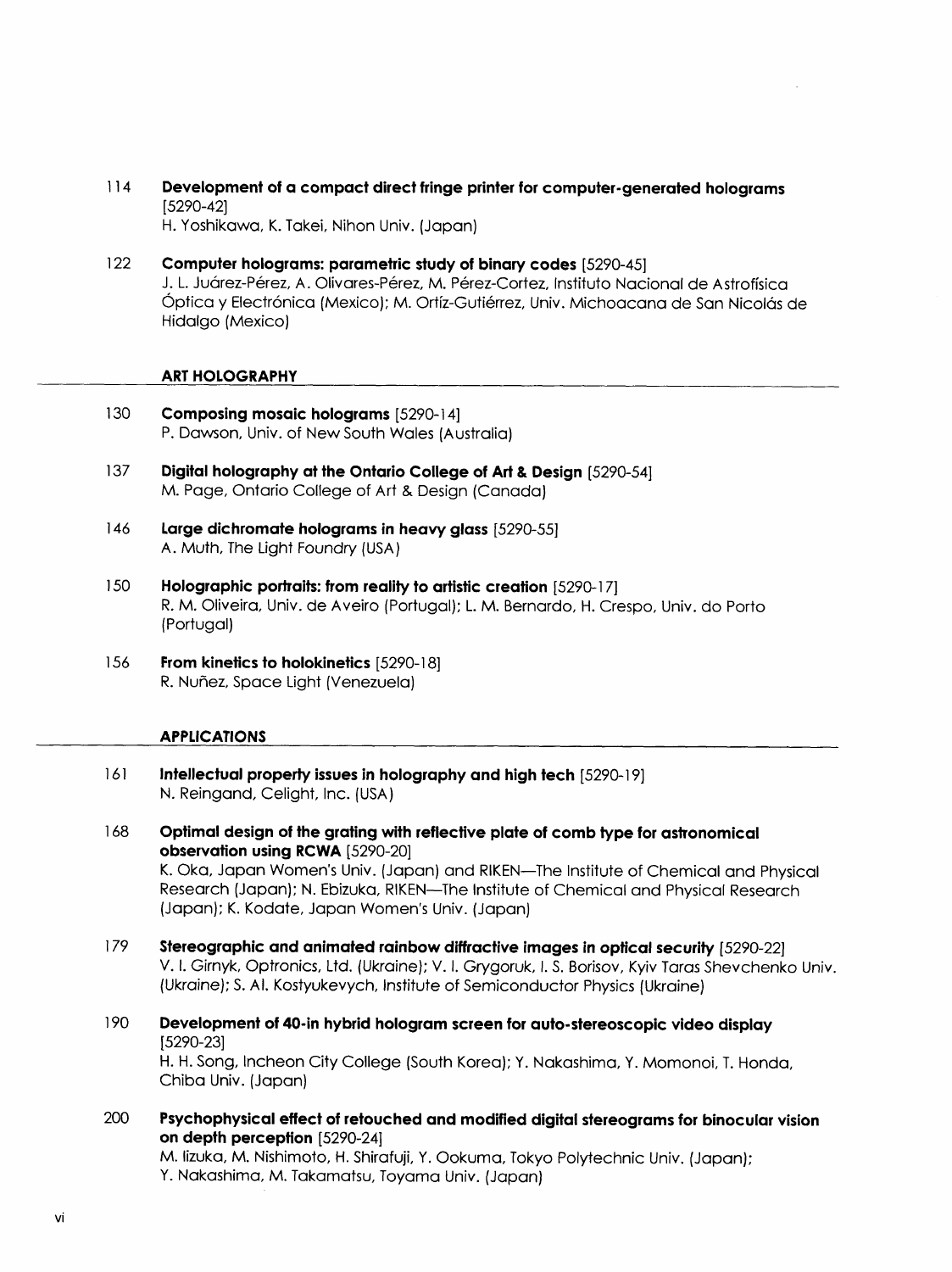<sup>212</sup> Design of compact optical setup for hologram multiplexing with a straight arrangement of two prisms [5290-36]

T. Nakayama, K. Shimizu, Y. Okazaki, E. Watanabe, K. Kodate, Japan Women's Univ. (Japan); Y. Takayama, T. Aruga, Communications Research Lab. (Japan)

- <sup>221</sup> Holographic method for obtaining images of two-dimensional objects with limiting highresolution for extreme short-wave lithography problems [5290-38] S. N. Koreshev, S.I. Vavilov State Optical Institute (Russia); V. P. Ratushnyi, HoloGrate JSC (Russia)
- 233 Error analysis in phase extraction in a 2D holographic imaging of semiconductor devices [5290-43]

V. Dubec, S. Bychikhin, D. Pogany, E. Gornik, Technische Univ. Wien (Austria); N. Jensen, M. Stecher, Infineon Technologies AG (Germany); G. Groos, Univ. der Bundeswehr München (Germany)

- 243 Multi-imaging hologram for physics education in university and college [5290-44] T. Shibuya, T. Kimura, T. Sumi, S. Tada, Tokai Univ. (Japan); H. Iju, H. Katsuma, Tama Art Univ. (Japan); M. Wakaki, Tokai Univ. (Japan)
- 250 A fast phase-identification method for real-time holographic interferometry [5290-47] J. Li, B. Xiong, Kunming Univ. of Science and Technology (China)
- 257 Preliminary study of visual effect of multiplex hologram [5290-49] H. Fu, Capital Normal Univ. (China); B. Xiong, Kunming Univ. of Science and Technology (China); H. Yang, X. Zhang, Capital Normal Univ. (China)
- 266 Quantitative relation between caustic phenomena and holographic fringes [5290-51 ] B. Xiong, J. Li, Z. Wang, Kunming Univ. of Science and Technology (China); Z. Xu, S. Chen, R. Yang, J. Zhao, Seismology Bureau of Yunnan Province (China)
- <sup>271</sup> Making holograms: an educational CD-ROM [5290-52] P. John, Univ. of Southampton (United Kingdom); E. Poche, Columbia Area Career Ctr. (USA)

#### MATERIALS

- <sup>278</sup> Effects of the film manufacturing procedure and development process on the holographic properties of HOE in DCG (Invited Paper) [5290-25] C. G. Stojanoff, Holotec GmbH (Germany)
- 293 Self-made silver-bromide-based emulsions for users in holography: manufacturing, processing, and application [5290-26] L. Dunkel, J. Eichler, G. Ackermann, C. Schneeweiss, Technische Fachhochschule Berlin (Germany)
- 298 Dichromated photosensitive materials: involvement of the polymeric matrix [5290-27] M. Bolte, Y. Israeli, A. Rivaton, L. Frezet, LPMM/CNRS-Univ. Blaise Pascal (France); R. A. Lessard, COPL/Univ. Laval (Canada)
- 306 Modeling the Lippmann color process [5290-29] M. Jäger, H. Bjelkhagen, M. Turner, De Montfort Univ. (United Kingdom)